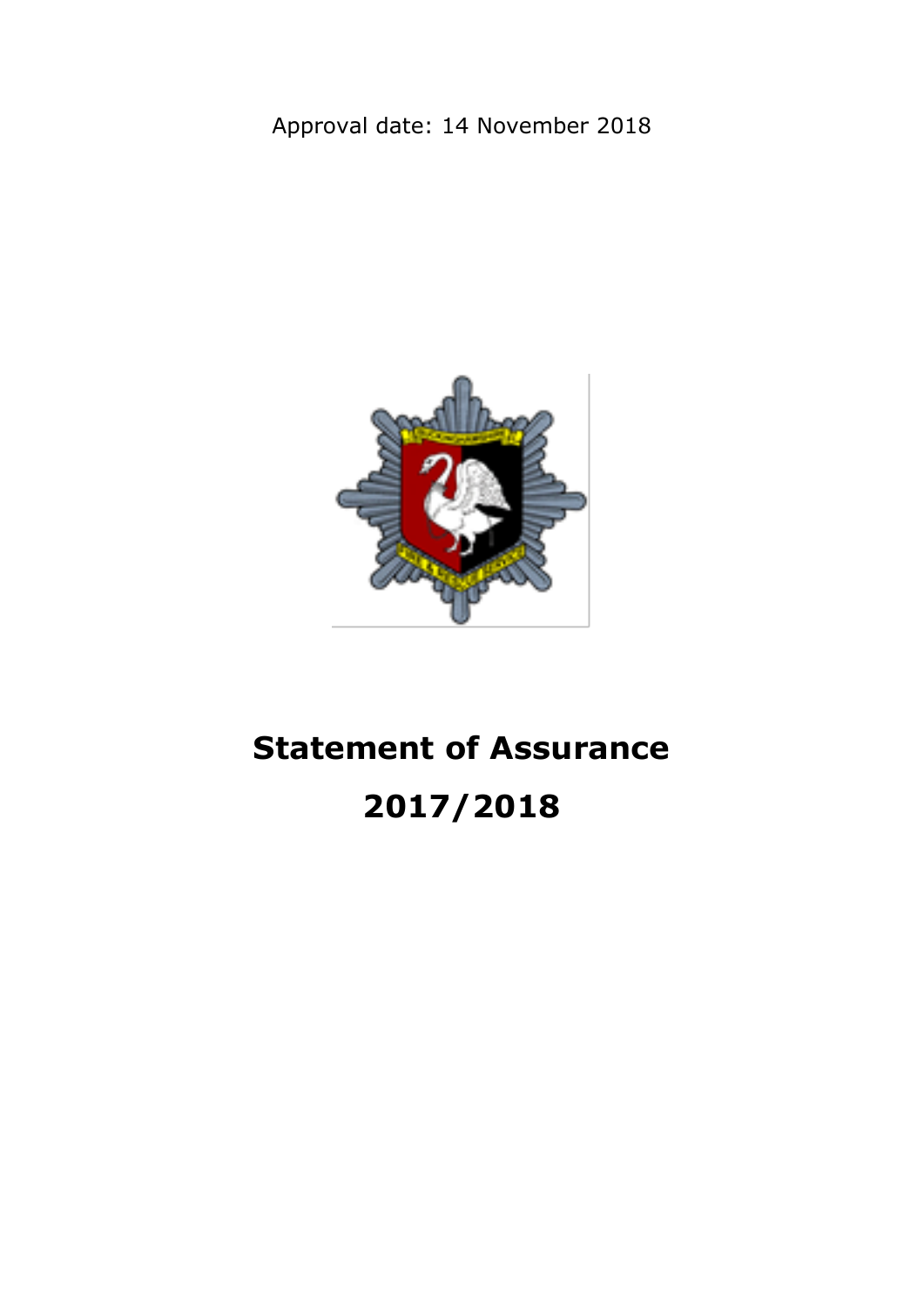#### **Contents**

| $1$ . | Introduction                                 | 3              |
|-------|----------------------------------------------|----------------|
| 2.    | <b>Financial Assurance</b>                   | 3              |
| 3.    | Governance                                   | 5              |
| 4.    | <b>Operational Assurance</b>                 | $\overline{7}$ |
| 5.    | Integrated Risk Management Planning          | 8              |
| 6.    | Mutual Aid, Regional and National Resilience | 10             |
| 7.    | Declaration                                  | 13             |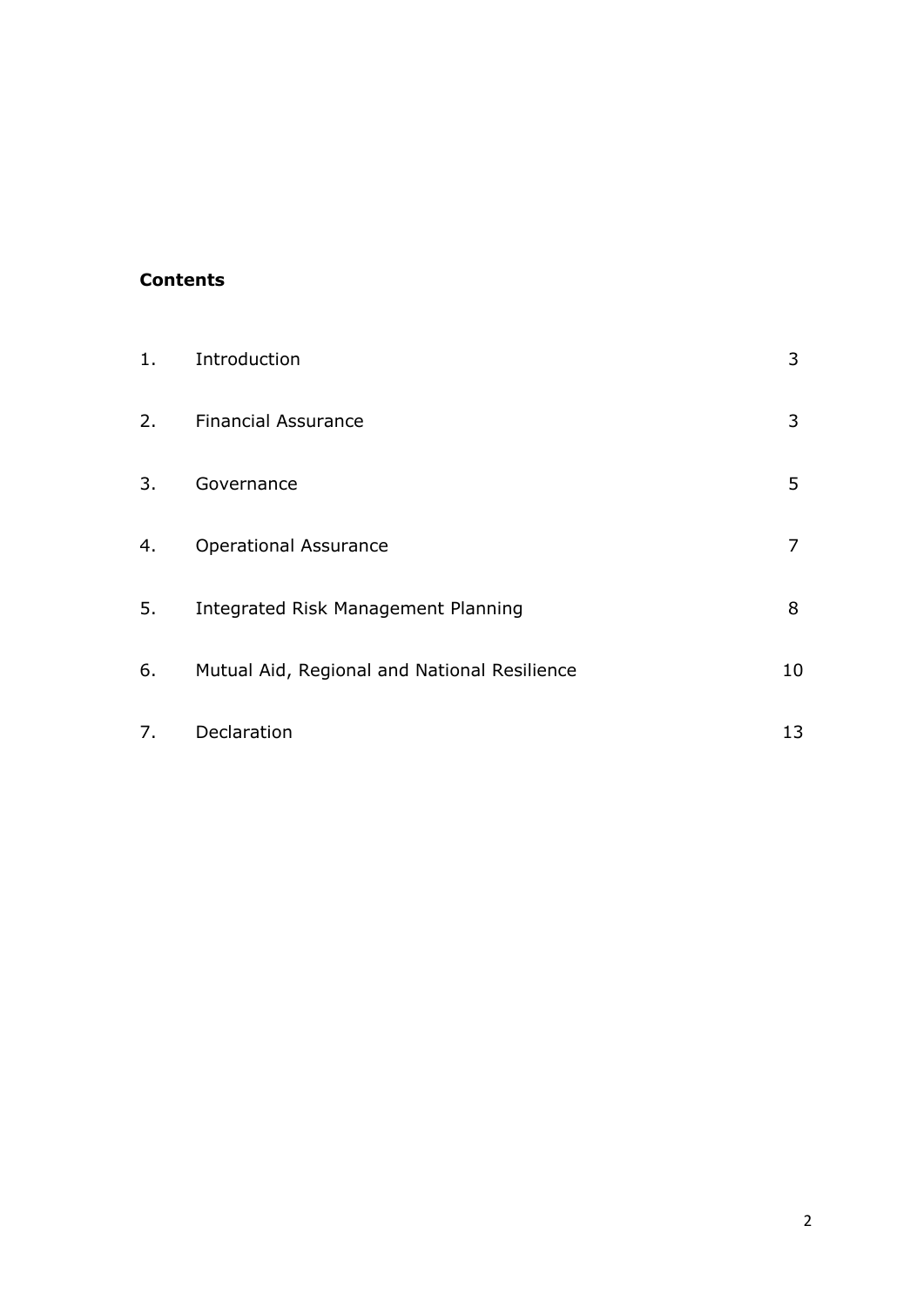# **1. INTRODUCTION**

1.1 Although fire and rescue services in England are run by local government bodies, the Fire and Rescue Services Act 2004 requires that local fire and rescue authorities must have regard to direction from central government. This direction, issued in the form of a 'National Framework', sets out the Government's strategic aims and requirements for Fire and Rescue Services in England. An updated National Framework was published in May 2018. This maintained the requirement, introduced by Government in 2012, that every authority must publish an annual statement of assurance of compliance with the Framework that:

*"should outline the way in which the authority and its fire and rescue service has had regard – in the period covered by the document – to this National Framework, the Integrated Risk Management Plan and to any strategic plan… prepared by the authority for that period. The authority must also provide assurance to their community and to government on financial, governance and operational matters".*

- 1.2 The purpose of this document is to provide the public and Government with assurance that Buckinghamshire and Milton Keynes Fire Authority ('The Authority') met the requirements set out in the National Framework and accompanying Government guidance<sup>1</sup> during the  $2017/18$  financial year.
- 1.3 Where relevant the document draws on, consolidates and summarises the findings of existing assurance processes relating to financial, governance and operational matters that were set up to meet other statutory and regulatory requirements of fire and rescue authorities.

#### **2. FINANCIAL ASSURANCE**

- 2.1 It is a statutory requirement under the Accounts and Audit Regulations 2015 for authorities to publish the financial results of their activities for the year. This 'Statement of Accounts', shows the annual costs of providing the Service and is determined by a Code of Practice which aims to give a "true and fair" view of the financial position and transactions of the authority.
- 2.2 The audited annual financial statements for the Year Ending 31 March 2018 can be accessed via this hyperlink: https://bucksfire.gov.uk/files/1315/3192/5032/Statement\_of\_Accounts 2017 18 Audited SIGNED.pdf

**<sup>.</sup>** <sup>1</sup> 'Guidance on Statements of assurance for fire and rescue authorities in England, Department for Communities and Local Government, May 2013.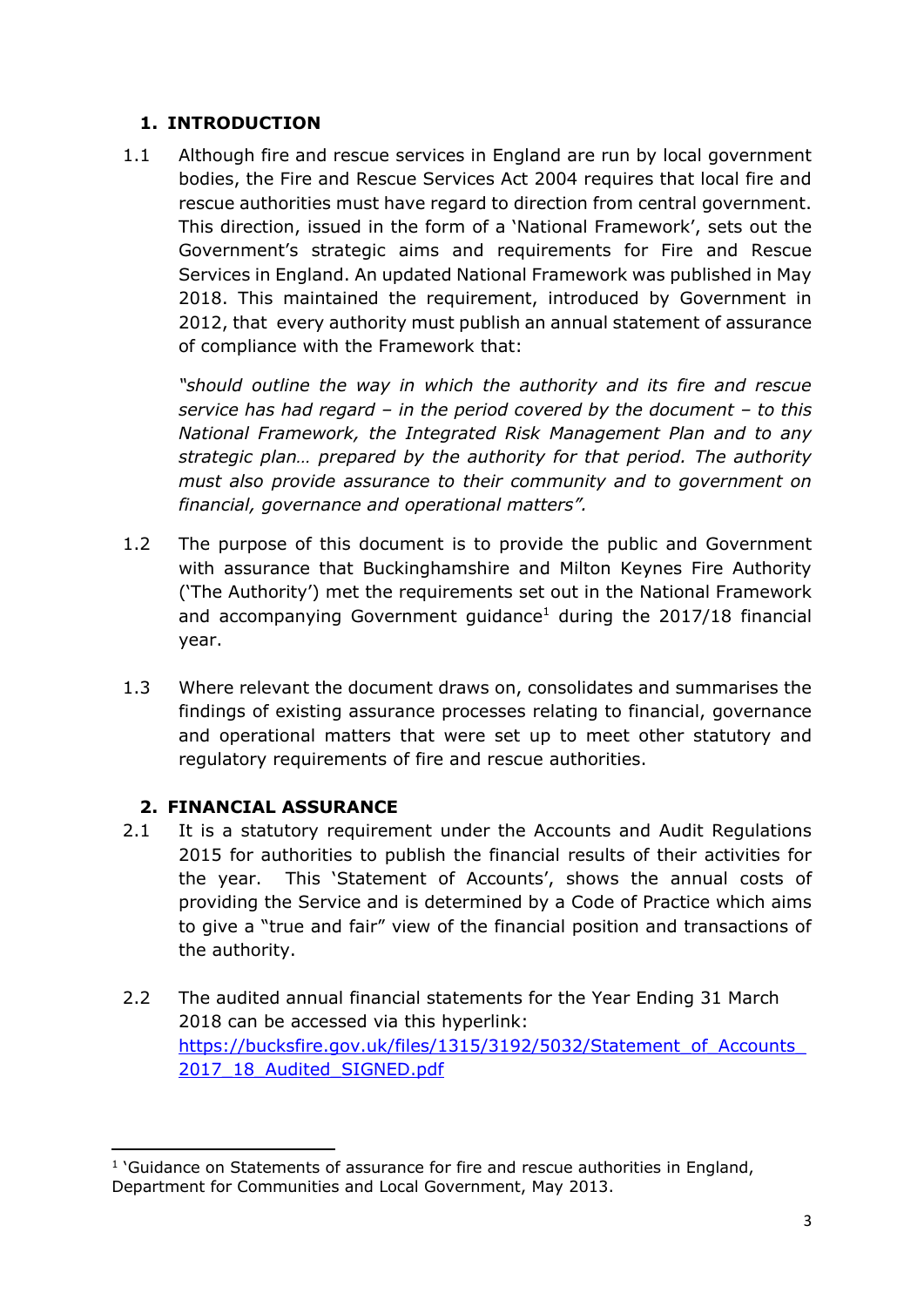- 2.3 The financial statements are required to be audited under the Local Audit and Accountability Act 2014. The auditors are responsible for:
	- forming an opinion on the financial statements;
	- reviewing the Annual Governance Statement;
	- forming a conclusion on the arrangements that the Authority has in place to secure economy, efficiency and effectiveness in its use of resources.
- 2.4 In the auditor's opinion the financial statements:
	- Gave a true and fair view of the financial position of Buckinghamshire and Milton Keynes Fire Authority as at 31 March 2018 and of its expenditure and income for the year then ended; and,
	- had been prepared properly in accordance with the CIPFA/LASAAC Code of Practice on Local Authority Accounting in the United Kingdom 2017/18.
- 2.5 Regarding the requirement to consider whether the Authority has put in place 'proper arrangements' to secure economy, efficiency and effectiveness in its use of resources – known as the 'value for money conclusion' the auditors found that:

*"In all significant respects, the audited body had proper arrangements to ensure it took properly informed decisions and deployed resources to achieve planned and sustainable outcomes for taxpayers and local people".*

- 2.6 The detailed results and conclusions from the appointed external auditors audit process can be found in the Annual Audit Letter for the year ended 31 March 2018: [https://bucksfire.gov.uk/files/2115/3598/2688/18\\_BMKFA\\_Audit\\_results](https://bucksfire.gov.uk/files/2115/3598/2688/18_BMKFA_Audit_results_report_-_25.06.18_-_final.pdf) report -  $25.06.18$  - final.pdf
- 2.7 The Authority is also required to report annually on progress against the Efficiency Plan. The Plan required the Authority to make savings of £4.5million between 2015/16 and 2019/20. The Authority is currently forecasting that it will have made savings totalling £5million by the end of 2019/20.
- 2.8 The Authority's internal auditors also produce an annual report on the internal control environment. In this report, the Chief Internal Auditor noted:

*"In my opinion the system of internal control provides reasonable assurance regarding the effective, efficient and economic exercise of the Authority's functions. During 2017/18 there has been continued improvement to Bucks & Milton Keynes Fire Authority's system of*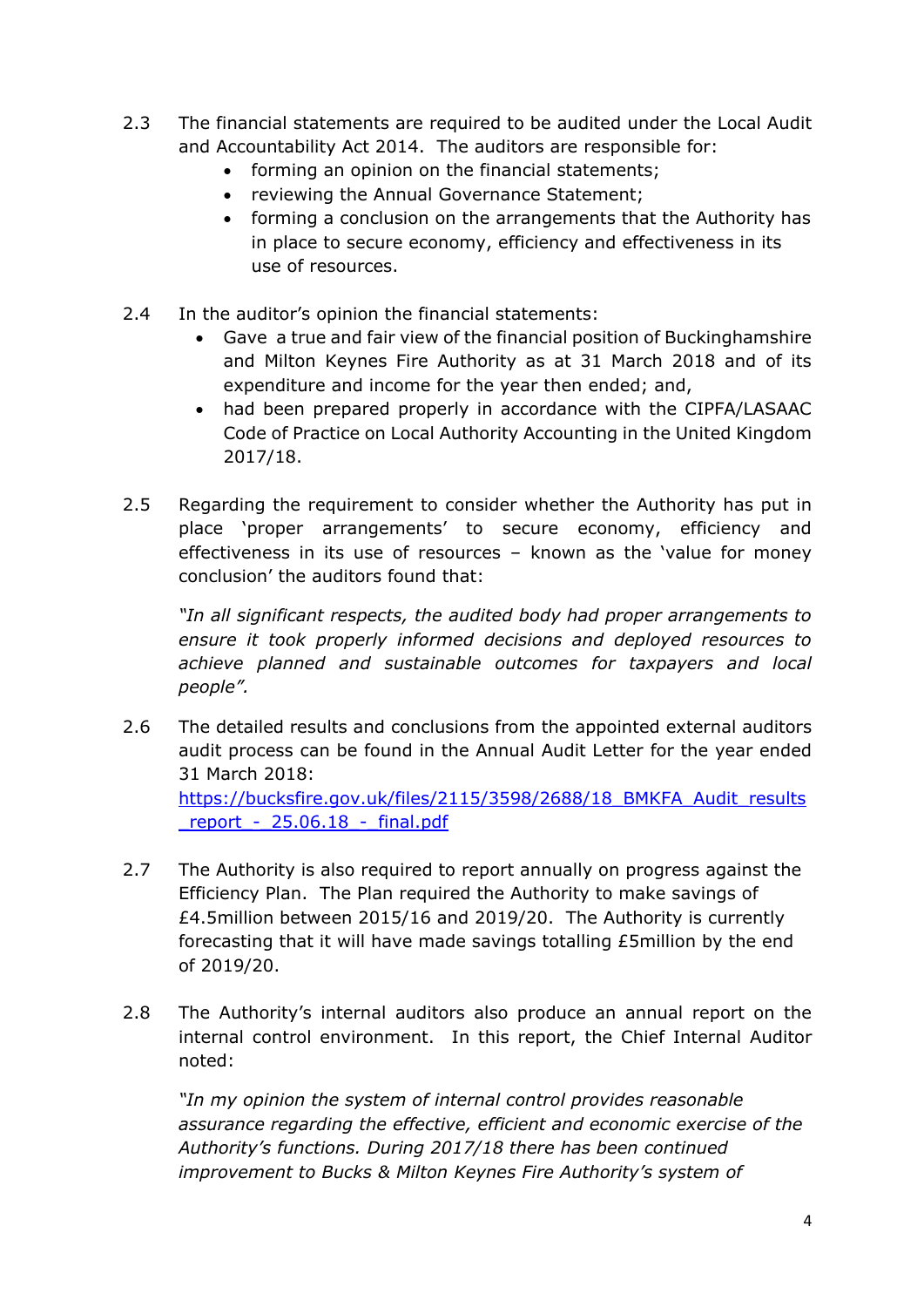*internal control through the on-going development of policies and procedures covering the key control processes. This demonstrates a positive direction of travel towards robust and effective internal control and risk management that will facilitate the effective exercise of the Authority's functions".*

The full internal audit report containing the Internal Auditors opinion can be viewed at pages  $61 - 66$  of the hyperlinked document: [https://bucksfire.gov.uk/files/2815/3112/5913/OVERVIEW\\_AND\\_AUDIT\\_](https://bucksfire.gov.uk/files/2815/3112/5913/OVERVIEW_AND_AUDIT_COMMITTEE_180718_AGENDA_AND_REPORTS.compressed.pdf) [COMMITTEE\\_180718\\_AGENDA\\_AND\\_REPORTS.compressed.pdf](https://bucksfire.gov.uk/files/2815/3112/5913/OVERVIEW_AND_AUDIT_COMMITTEE_180718_AGENDA_AND_REPORTS.compressed.pdf)

2.9 In addition to the statutory requirement to publish annual financial results, the government is committed to increasing transparency across local authorities. One of the steps in this process is for the publication online of information relating to spend items in excess of £500. In accordance with that requirement, the Authority is publishing monthly schedules of payments, which can be found on our website:

[http://bucksfire.gov.uk/fire-authority/financial-information/spend-over-](http://bucksfire.gov.uk/fire-authority/financial-information/spend-over-500/)[500/](http://bucksfire.gov.uk/fire-authority/financial-information/spend-over-500/)

# **3. GOVERNANCE**

- 3.1 The Authority is responsible for maintaining a sound system of internal control that supports the achievement of its policies, aims and objectives whilst safeguarding public money and organisational assets. There is also a requirement to ensure that the Authority is administered prudently and economically and that resources are used efficiently and effectively and that sound arrangements are in place for the identification and management of risks.
- *3.2* The Authority's approach to governance is based on the six core principles of good governance set out in the CIPFA / SOLACE governance framework ("*Delivering Good Governance in Local Government"):*

1. Focusing on the purpose of the Authority and on outcomes for the community and creating and implementing a vision for the local area;

2. Members and officers working together to achieve a common purpose with clearly defined functions and roles;

3. Promoting values for the Authority and demonstrating the values of good governance through upholding high standards of conduct and behaviour.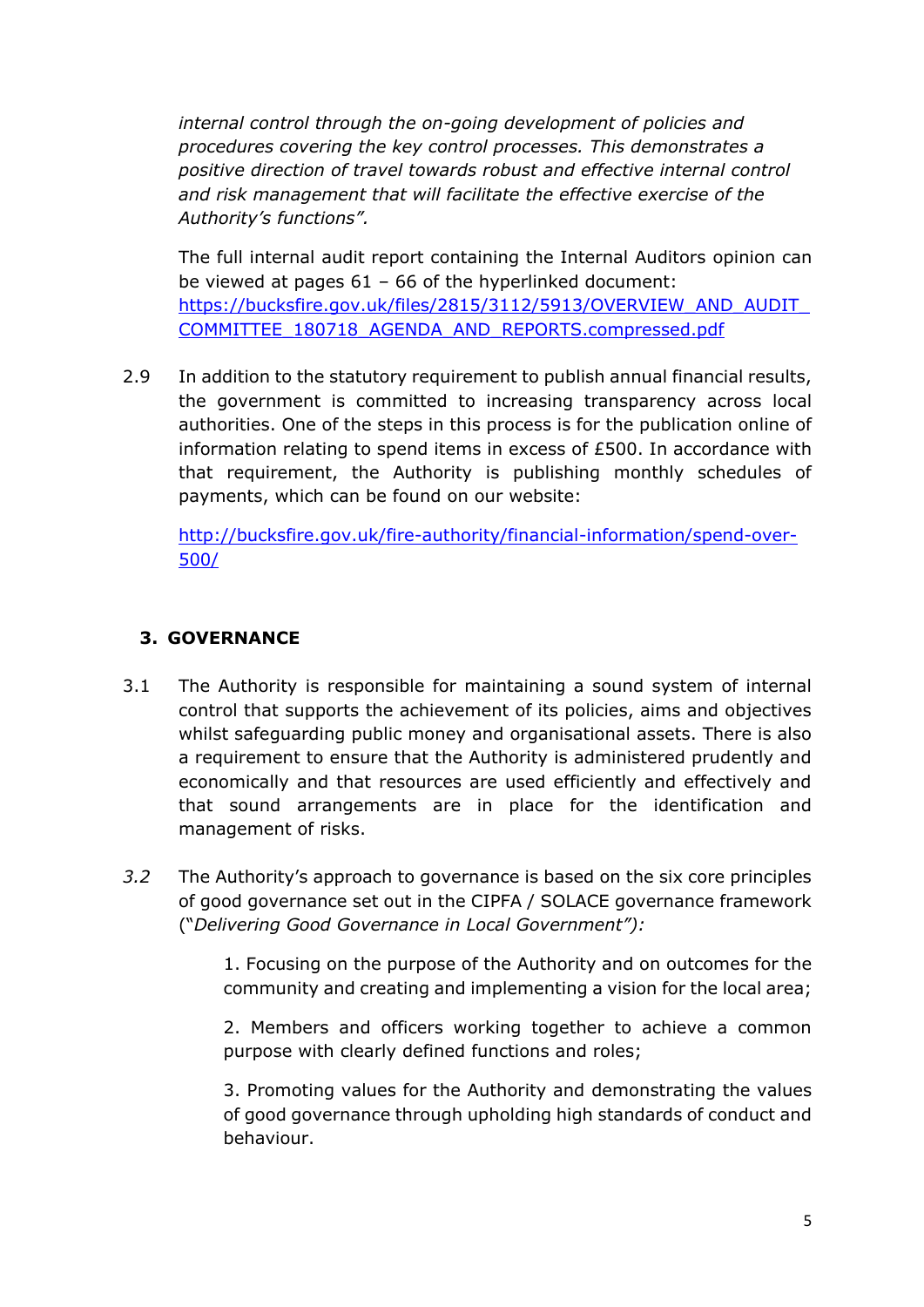4. Taking informed and transparent decisions which are subject to effective scrutiny and managing risk;

5. Developing the capacity and capability of members and officers to be effective;

6. Engaging with local people and other stakeholders to ensure robust public accountability.

- 3.3 There is already a statutory requirement for the Authority to produce an annual governance statement to demonstrate and evidence that it operates an effective system of internal control. The internal control systems underlying the annual governance statement are assessed by Internal Audit to ensure that they are adequate and effective so that:
	- The Authority can establish the extent to which they can rely on the whole system; and,
	- Individual managers can establish the reliability of the systems and controls for which they are responsible.
- 3.4 The Chief Internal Auditor's most recent opinion on the Authority's internal control environment was published in the Annual Governance Statement for the 2017/18 financial year. This stated that:

*The audit activity in 2017/18 has demonstrated that the Authority continues to improve and develop corporate governance, and remains focused on creating a strong system of internal control. This can be evidenced by the continued strengthening of key control processes through the on-going development of policies and procedures and has resulted in core financial controls continuing to be rated as substantial.*

3.5 Further details of the Authority's governance arrangements and the internal auditor's findings in relation to these can be found in the Annual Governance Statement 2017/18:

[https://bucksfire.gov.uk/files/9415/3192/4816/AGS\\_Signed.pdf](https://bucksfire.gov.uk/files/9415/3192/4816/AGS_Signed.pdf)

3.6 The Annual Governance Statement also confirms that the Authority met its statutory obligation to review its Pay Policy Statement annually. This sets out its policies on the remuneration of its chief officers, the remuneration of its lowest paid employees and the relationship between the remuneration of its chief officers and the remuneration of its employees who are not chief officers. This was approved and adopted by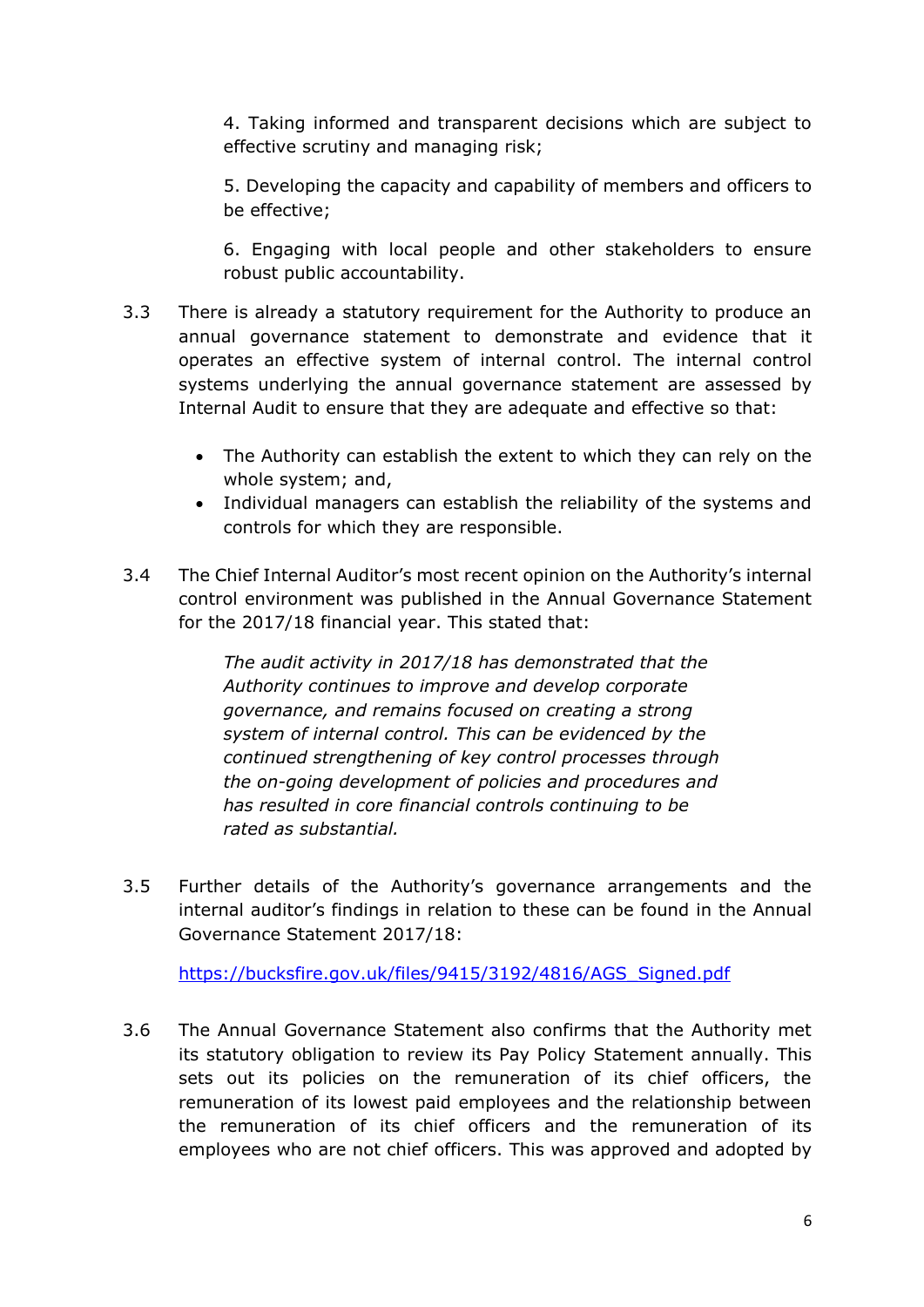the Authority at its February 2018 meeting, and can be viewed via the following link to the Authority's website (at pages 163 - 182):

[https://bucksfire.gov.uk/files/9615/1782/8239/FIRE\\_AUTHORITY\\_AGEN](https://bucksfire.gov.uk/files/9615/1782/8239/FIRE_AUTHORITY_AGENDA_AND_REPORTS_140218-min.pdf) [DA\\_AND\\_REPORTS\\_140218-min.pdf](https://bucksfire.gov.uk/files/9615/1782/8239/FIRE_AUTHORITY_AGENDA_AND_REPORTS_140218-min.pdf)

#### **4. OPERATIONAL ASSURANCE**

- 4.1 The Government requires Fire Authorities to provide assurance that they meet the requirements arising out of the legislative and policy framework for fire and rescue services. In particular:
	- Details of specific events that raise issues of operational competence or delivery such as advice received under health and safety or other legislation together with assurance that these matters have been considered and, where appropriate, acted on;
	- That integrated risk management plans are consulted on and that during the consultations appropriate information was provided to enable active and informed participation;
	- Details of any agreements and / or mutual aid arrangements with other relevant bodies such as neighbouring fire and rescue services.

#### Statutory Duties and Operational Effectiveness

Fire and rescue authorities operate within in a clearly defined legislative and policy framework comprising of:

- The Fire and Rescue Services Act 2004;
- The Civil Contingencies Act 2004;
- The Regulatory Reform (Fire Safety) Order 2005;
- The Fire and Rescue Services (Emergencies) (England) Order 2007;
- The Localism Act 2011;
- The Fire and Rescue National Framework for England;
- Policing and Crime Act 2017.
- 4.2 In 2016 the Authority reviewed its approach to assuring operational effectiveness and developed a new operational assurance model to help identify and meet known 'best practice' requirements. It subsequently commissioned an independent appraisal and application of the new model in order to assure its fitness for purpose and assess the Authority's performance in relation to it. The appraisal and application of the new operational assurance model, carried out by Operational Assurance Limited (OAL), identified a total of 30 improvement recommendations.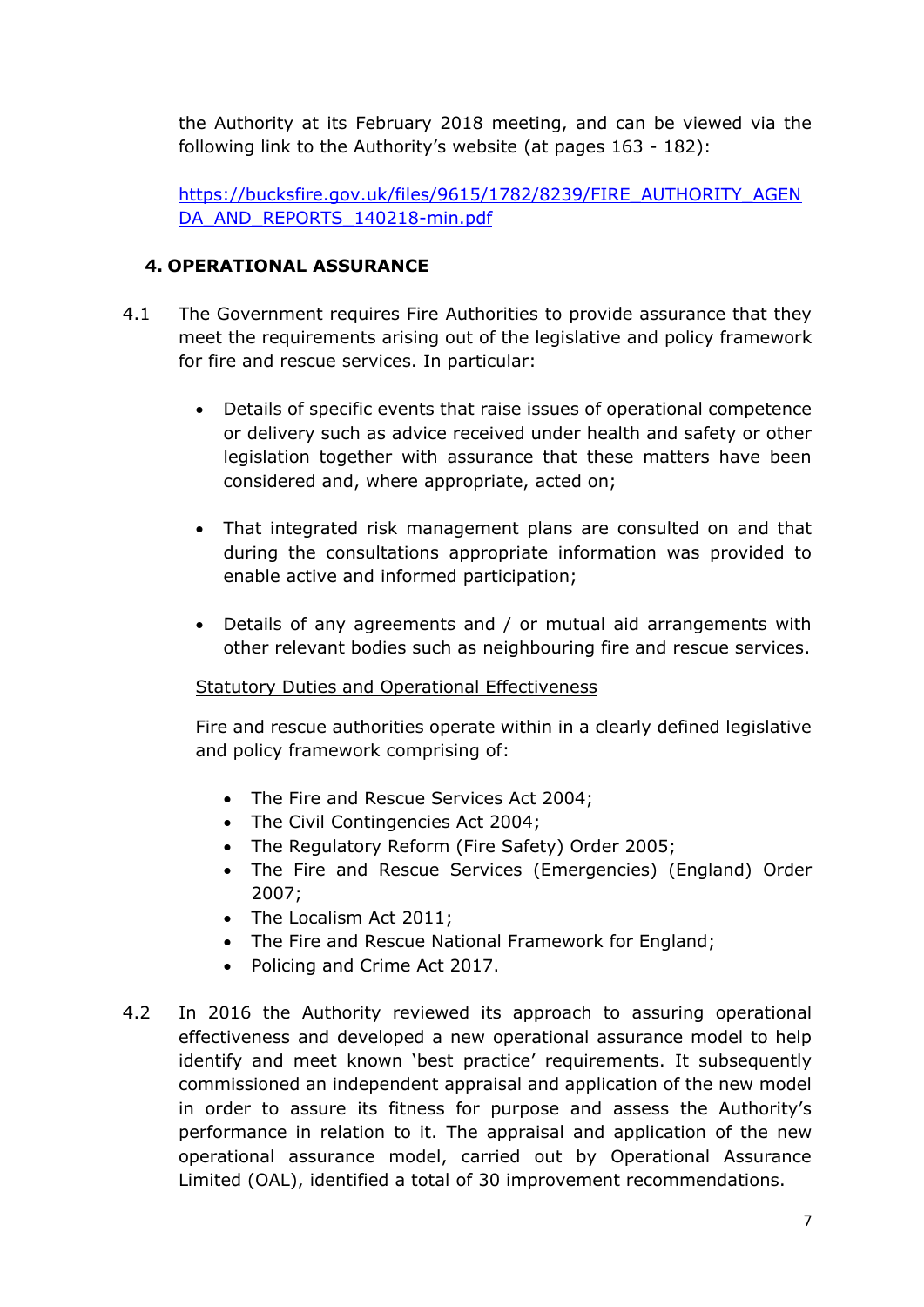- 4.3 In November 2017, OAL were commissioned to undertake a further independent review of progress made against the previously identified improvement recommendations, over the preceding 12 months. The subsequent 'checkpoint' report was extremely positive highlighting the considerable progress made against all the previously accepted recommendations. Particular emphasis was placed upon the work undertaken to address Priority Recommendation 1, notably the training package based on the 'Balmoral Bar' incident and development of the operationally focused Operational Assurance monthly report, both of which were considered as exemplars.
- 4.4 The OAL's 'Progress Checkpoint Report', together with the Service's updated Operational Assurance Improvement Plan, was presented to the Authority's Overview and Audit Committee in March 2018 and can be viewed by following the hyperlink below (see pages  $15 - 40$ ):

[https://bucksfire.gov.uk/files/9415/1939/6037/OVERVIEW\\_AND\\_AUDIT\\_](https://bucksfire.gov.uk/files/9415/1939/6037/OVERVIEW_AND_AUDIT_COMMITTEE_070318-min.pdf) [COMMITTEE\\_070318-min.pdf](https://bucksfire.gov.uk/files/9415/1939/6037/OVERVIEW_AND_AUDIT_COMMITTEE_070318-min.pdf)

#### **5. INTEGRATED RISK MANAGEMENT PLANNING**

- 5.1 The National Framework requires that Fire Authorities must produce an Integrated Risk Management Plan (IRMP) that identifies and assesses all foreseeable fire and rescue related risks that could affect its community, including those of a cross-border, multi-authority and / or national nature. The plan must have regard to the community risk registers produced by Local Resilience Forums and any other local risk analyses as appropriate. Each fire and rescue authority integrated IRMP must:
	- be easily accessible and publicly available; and,
	- reflect effective consultation throughout its development and at all review stages with the community, its workforce and representative bodies, and partners.
- 5.2 The Government guidance relating to statements of assurance requires that they should include details of IRMP consultations and, in particular, that appropriate information was provided to enable active and informed participation.
- 5.3 Buckinghamshire and Milton Keynes Fire Authority regularly reviews the fire and rescue related risks to the community it serves and updates its IRMP in response to any material changes to the nature and level of the risks identified and assessed.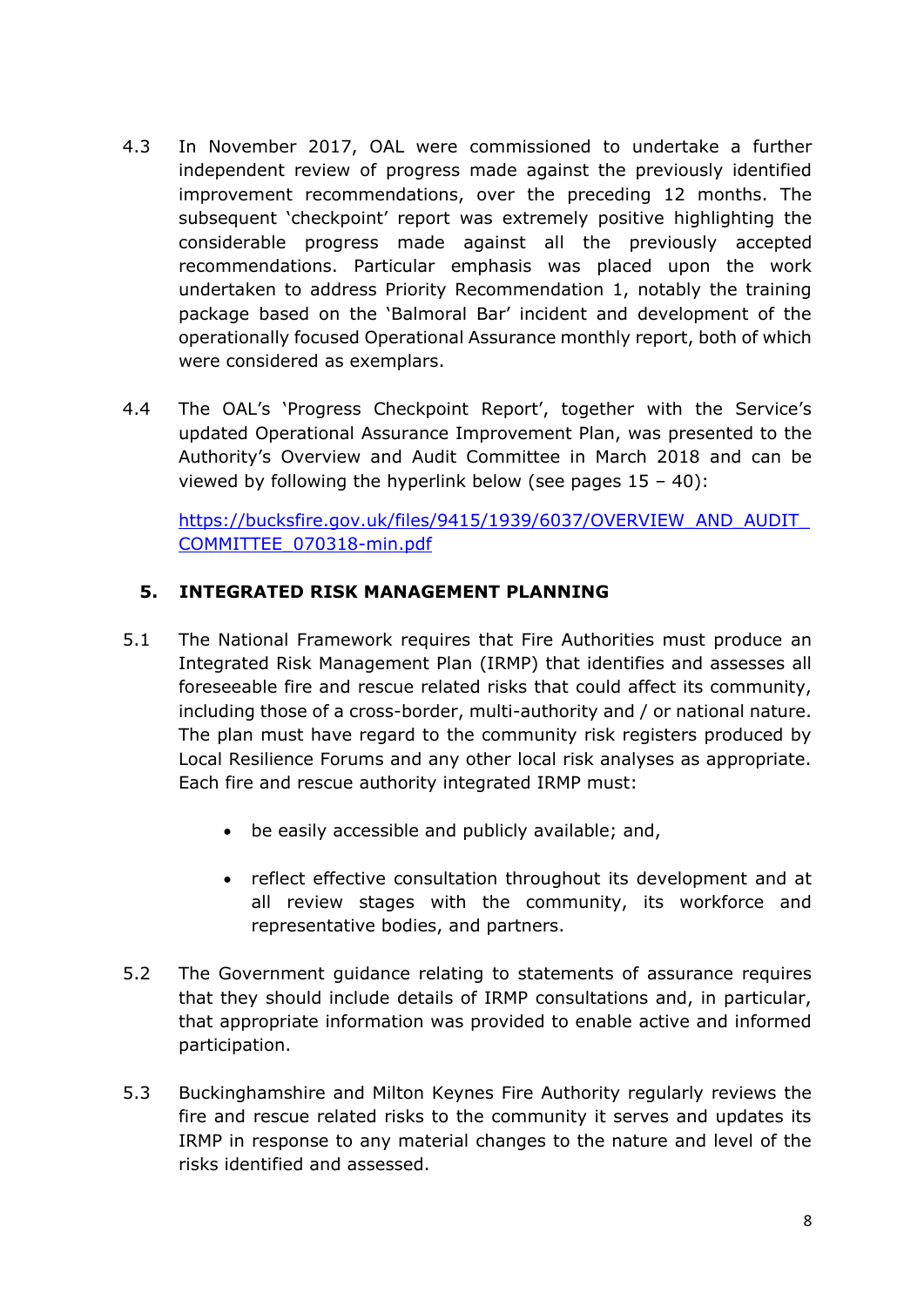- 5.4 The Authority's current IRMP, known as the '2015-20 Public Safety Plan', is published on its website. This sets out the Authority's strategy for achieving its vision of making *'Buckinghamshire and Milton Keynes the safest areas in England in which to live, work and travel'*: [http://bucksfire.gov.uk/files/8114/2116/4524/2015\\_-](http://bucksfire.gov.uk/files/8114/2116/4524/2015_-_20_PSP_Updated_after_17_Dec_CFA.pdf) 20\_PSP\_Updated\_after\_17\_Dec\_CFA.pdf
- 5.5 The draft Public Safety Plan (PSP) was subject to extensive consultations prior to the Authority reaching any decisions. The consultation process embraced key stakeholder groups including the general public, Authority staff, neighbouring fire and rescue services and a range of other organisations with a potential interest in the development of the plan. It also included the use of qualitative consultation methods such as 'community engagement forums' and focus groups which encourage participants to reflect in depth about their priorities for the Authority while both receiving and questioning background information and discussing service delivery issues in detail. Full details of the consultation process and its outcomes are available on the Authority's website: [http://bucksfire.gov.uk/files/5514/5527/7938/ITEM\\_16\\_2015-](http://bucksfire.gov.uk/files/5514/5527/7938/ITEM_16_2015-20_PSP_Consultation_-_17_December_14_CFA_Paper_Annexes.compressed.pdf) [20\\_PSP\\_Consultation\\_-](http://bucksfire.gov.uk/files/5514/5527/7938/ITEM_16_2015-20_PSP_Consultation_-_17_December_14_CFA_Paper_Annexes.compressed.pdf)

17 December 14 CFA Paper Annexes.compressed.pdf

5.6 A follow up public consultation was undertaken in 2015 to assist the Authority with its determinations in relation to a proposal to consolidate two of its existing fire stations in Milton Keynes onto a new tri-service 'blue light hub' facility with police and ambulance services (see Agenda Item 9, Pages 87 – 189): http://bucksfire.gov.uk/files/4614/5459/6672/Fire\_Authority\_Summons

and Agenda 100216 72dpi.pdf

- 5.7 In January 2018, preparatory work began on the development of the next PSP that will cover the period April 2020 – March 2025. This will include a comprehensive programme of public and other stakeholder consultation work to help inform the setting of the Authority's future strategic priorities.
- 5.8 The Authority has also established a framework of key performance indicators and measures to help it assess progress towards the achievement of its vision. Performance in relation to these is reported to the Authority's Overview and Audit Committee on a regular basis whose role is to scrutinise any areas of under-performance together with proposals for corrective action. A report on performance outcomes against the framework of indicators and measures can be viewed on the Authority's website (Agenda Item 17 – 14 November 2018):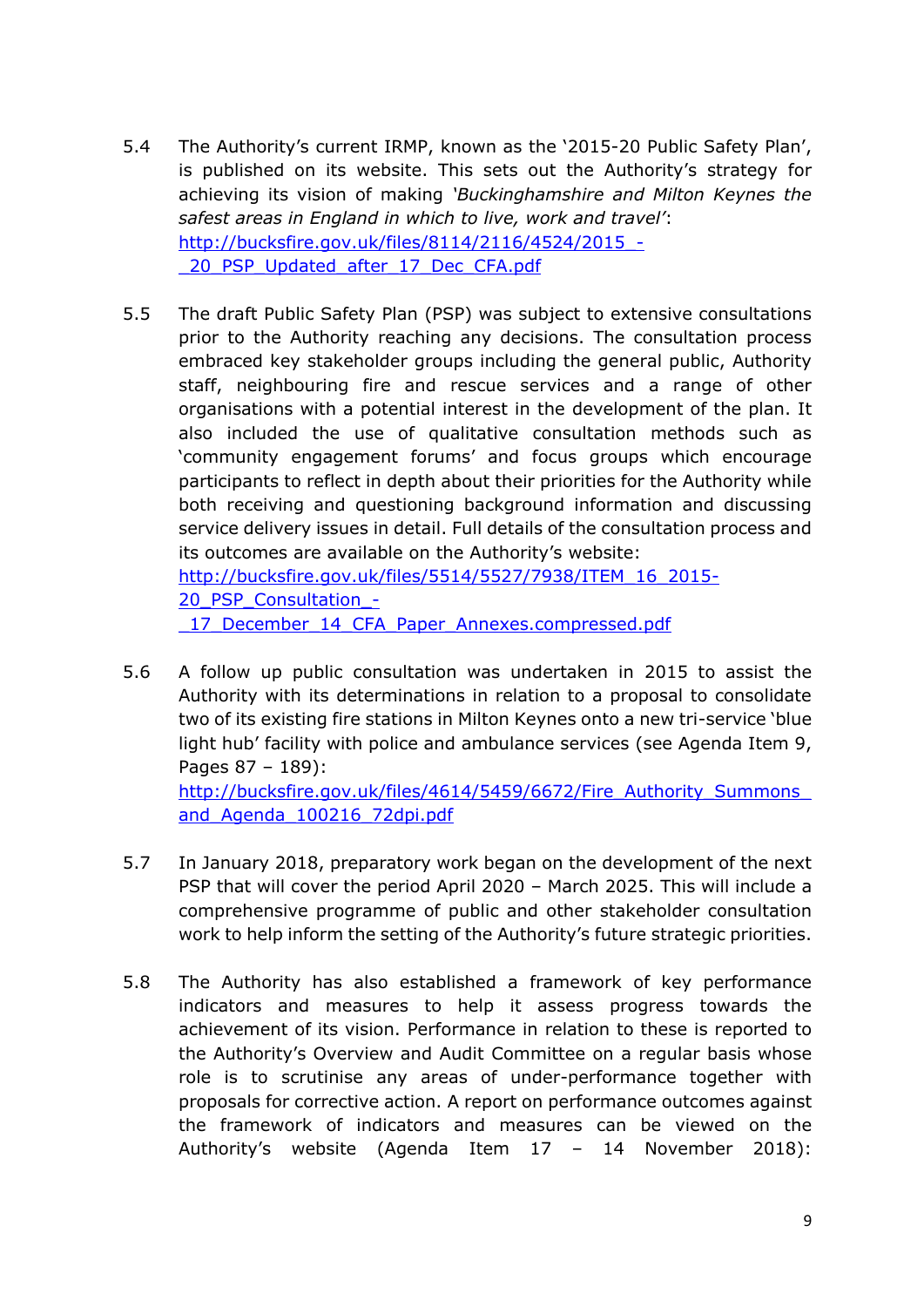https://bucksfire.gov.uk/files/6615/4141/4801/OVERVIEW\_AND\_AUDIT\_ COMMITTEE\_AGENDA\_AND\_REPORTS\_141118-min.pdf

### **6. MUTUAL AID, REGIONAL AND NATIONAL RESILIENCE**

- 6.1 The National Framework requires fire authorities to consider risks of a cross-border, multi-authority and/or national nature and to make appropriate provision for dealing with these. The Authority does this via:
	- Its active participation in the Thames Valley Local Resilience Forum which comprises other Category 1 and 2 responders. The forum maintains a community risk register which the Authority considers as part of its integrated risk management planning process;
	- Review of the National Risk Register, National Risk Assessment and National Resilience Planning Assumptions which are maintained by the UK Government Cabinet Office to inform planning in relation to major civil emergencies of a national or regional nature;
	- Mutual aid agreements with neighbouring fire and rescue authorities which enable authorities to provide each other with additional resources to deal with emergencies that cannot be dealt with by an authority acting alone. Buckinghamshire and Milton Keynes Fire Authority maintains formal mutual aid agreements with all six of its neighbours – Bedfordshire, Hertfordshire, London, Royal Berkshire, Oxfordshire and Northamptonshire.
	- Working with South Central Ambulance Service (SCAS) to provide co-responding services to medical emergencies and in allowing SCAS crews to use Authority premises.
- 6.2 The Authority maintains specialist assets to enable it to deal with major civil emergencies such as major transport incidents, natural disasters and terrorist incidents. The capabilities, which include Urban Search and Rescue (USAR), Detection, Identification & Monitoring Officers (DIM) and water rescue are available on a local, regional and national scale, and have been deployed in support of other Authorities during major emergencies. The Authority's USAR and water rescue assets are included on the National Asset Register. The National Asset DIM capability is overseen by Oxfordshire FRS, with support from specially trained officers from across the three Thames Valley FRS's.
- 6.3 The Authority also has an established cadre of National Inter-agency Liaison Officers (NILO) who are trained and qualified officers who can advise and support FRS Incident Commanders, police, medical, military and other government agencies on the FRS's operational capacity and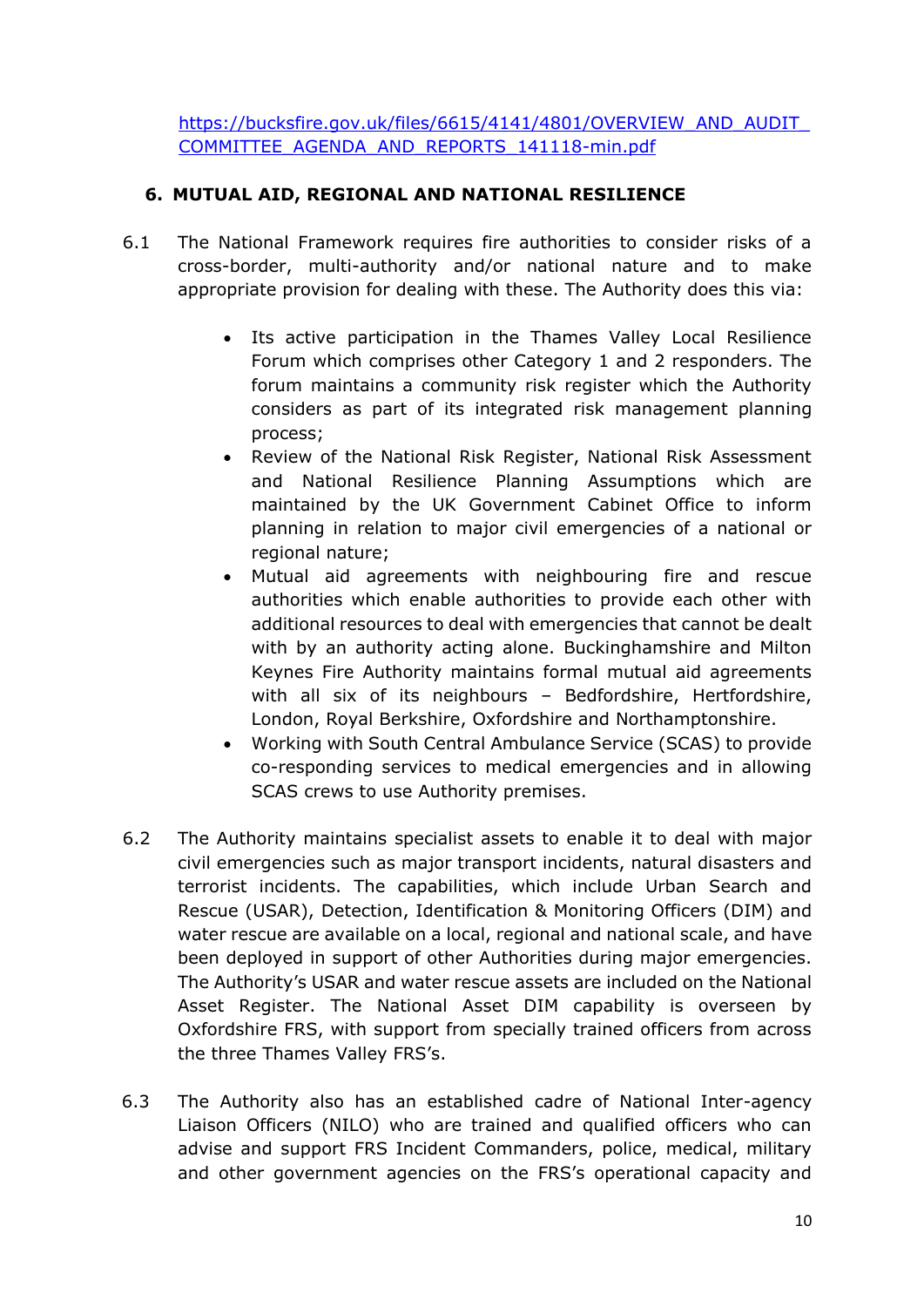capability to reduce risk and safety resolve incidents at which a FRS attendance may be required.

- 6.4 The Authority collaborates with all the other South East Fire and Rescue Services to jointly fund the post of a NILO who is seconded to the Counter Terrorism Policing South East (CTPSE). This post acts as a focal point for advice to and from the unit.
- 6.5 As a Category 1 responder as defined in the Civil Contingencies Act 2004, business continuity is a high priority for Buckinghamshire and Milton Keynes Fire Authority. The Authority has secured a number of employees who work on flexible resilience contracts. These contracts ensure the Authority maintains availability of local, regional and national assets during the full range of foreseeable business continuity events.
- 6.6 At all times we also maintain sufficient numbers of trained USAR staff on duty to provide an initial response to incidents in line with the USAR Concept of Operations. Additionally we have staff who maintain cover through a recall to duty contract, who deliver our second set of staff as detailed under the USAR Concept of Operations and enable us to maintain operational cover locally if USAR is deployed for an extended period, this includes national exercising. Under their contractual arrangements these staff are required to maintain this cover during periods of industrial action, meaning Buckinghamshire FRS were one of only two USAR hosting Services that guaranteed this capability during the most recent industrial action.
- 6.7 In June 2017 the Service was visited by the 'Joint Emergency Services Interoperability Programme' (JESIP) Assurance Team. The purpose of the visit was to act as a 'critical friend' and provide an independent view of how far the Service has progressed with embedding the JESIP models and principles into its business as usual activity. The visit was one of a number undertaken by the team involving Police, Fire and Ambulance services across England, Wales and Northern Ireland.
- 6.8 The JESIP team's report contained 19 observations. Whilst many of the observations were very positive, there was nevertheless a particular aspect in relation to JESIP command refresher training, which the team highlighted as the biggest risk, being as none had taken place nor was there a plan in place for this. As a consequence the identified areas of improvement contained within this report, have now been incorporated in the Service's Operational Assurance Improvement Plan. The full JESIP Report can be viewed here at pages 41-58: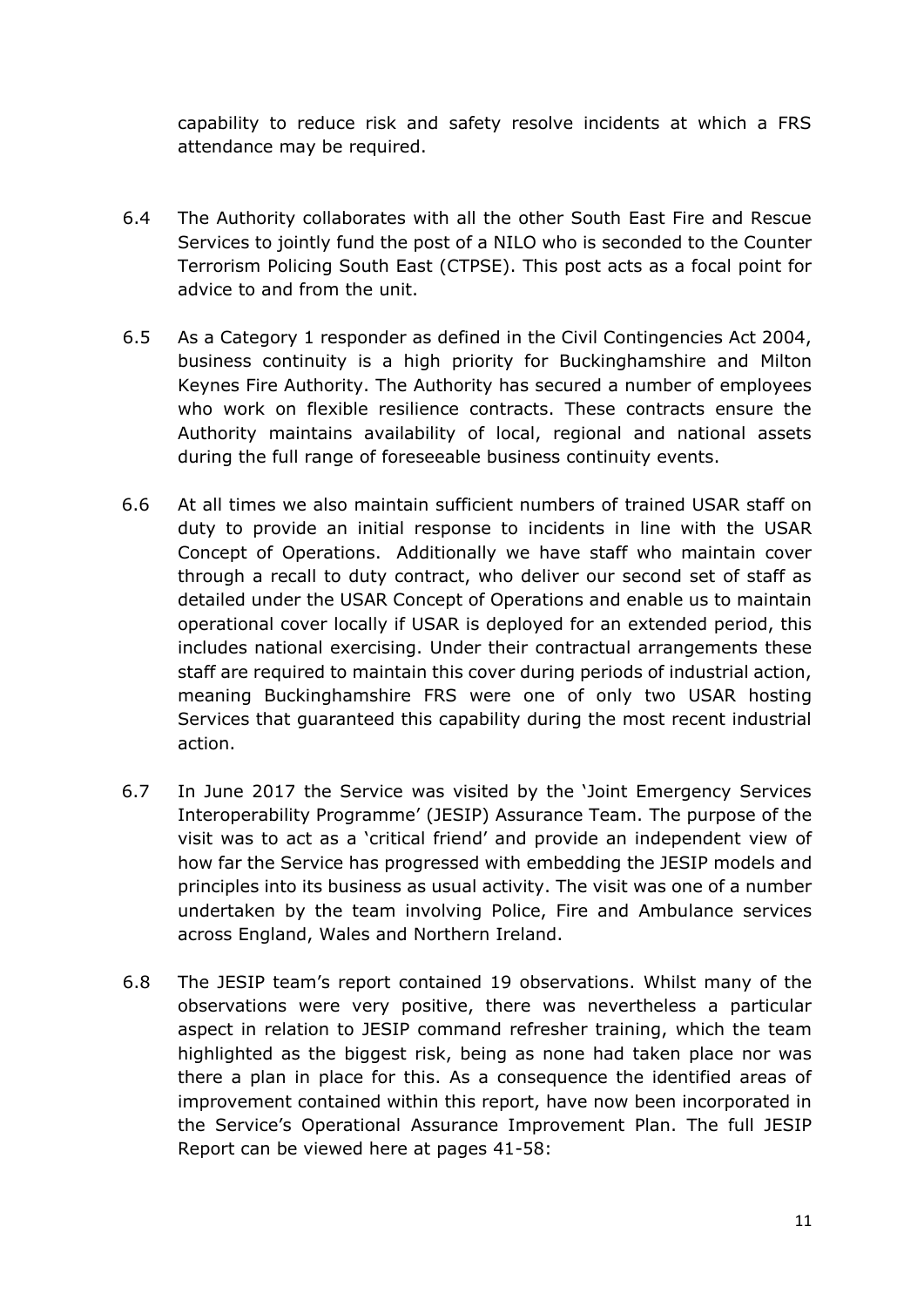[https://bucksfire.gov.uk/files/9415/1939/6037/OVERVIEW\\_AND\\_AUDIT\\_COM](https://bucksfire.gov.uk/files/9415/1939/6037/OVERVIEW_AND_AUDIT_COMMITTEE_070318-min.pdf) [MITTEE\\_070318-min.pdf](https://bucksfire.gov.uk/files/9415/1939/6037/OVERVIEW_AND_AUDIT_COMMITTEE_070318-min.pdf)

- 6.9 Since 3 April 2017 section 2 of the Policing and Crime Act 2017 has placed a duty on the Authority to keep opportunities for collaboration with the police and ambulance services under review. Where two or more of the emergency services consider it would be in the interests of their efficiency or effectiveness to collaborate, there then arises a duty to enter into a collaboration agreement.
- 6.10 A Thames Valley Emergency Services Collaboration Executive Board has been established in 2017, comprised of the Chief Fire Officers from the Thames Valley Fire and Rescue Authorities, the Thames Valley Police Deputy Chief Constable and the Chief Executive from South Central Ambulance service, as the forum to determine collaboration opportunities and enter collaboration agreements.
- 6.11 Following the move to a jointly funded Thames Valley Fire Control Centre in 2015, the Authority has continued their commitment to collaboration through a Thames Valley Operational Alignment Programme. Amongst other things, the programme sets out to align:-
	- 6.11.1 Operational equipment, procedures, training and practice across the region. The key benefits are improved interoperability, enhanced resilience, a reduction in cross border mobilisations and maximised Best Value through collaborative contract negotiation and joint procurement. A recent example is the jointly procured red fleet replacement, which has standardised the front line fire appliances and equipment across the Thames Valley, and has generated significant savings for the public purse;
	- 6.11.2 Protection Policy. Work between Thames Valley fire services, chaired by Oxfordshire Fire and Rescue Service (OFRS), to develop a collaborative protection model has been ongoing. An options appraisal has been carried out to identify each services current position and governance structure, identifying the Critical Success Factors (CSF) necessary to develop and deliver a single Fire Protection (FP) function across the Thames Valley. Following a SWOT analysis of the identified options, a one size fits all approach has been ruled out as a viable option at this time, and a bottom up approach will be taken. We will seek to align policies and procedures and ways of working where we can, developing a framework for the aligned Policies and Procedures which will build a foundation that will facilitate a move to a single FP function in the future. Whilst this